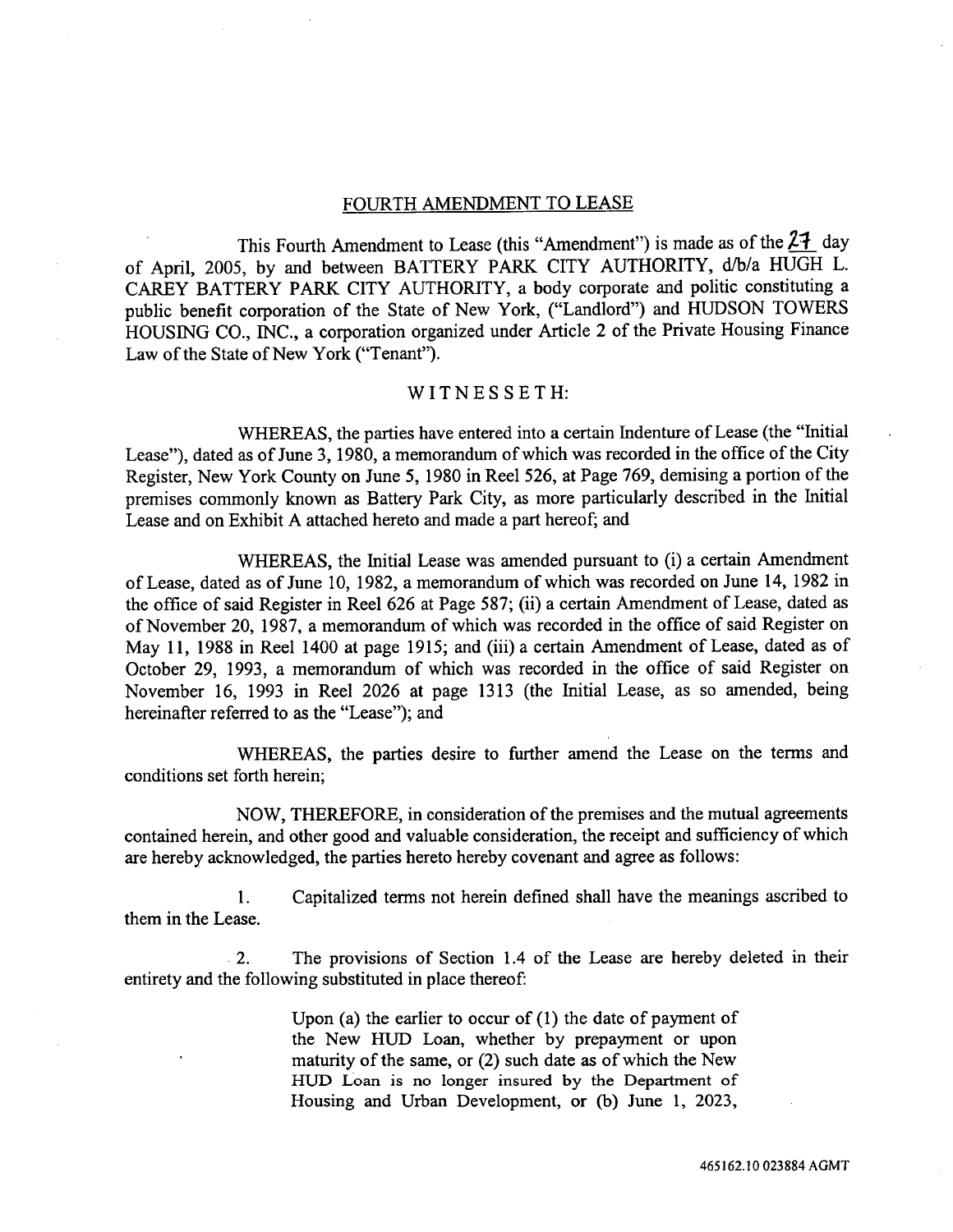whichever of (a) and (b) occurs earlier, and (c) as of the twenty-fifth, fortieth and fifty-fifth anniversaries of the first day of the calendar month next succeeding the date of issuance of a temporary certificate or certificates of occupancy for any portion of the rentable area in the Improvements if, prior to the occurrence of the relevant anniversary, any of the events described in clause (a) and (b) of this sentence shall have theretofore occurred, a new Land Rent shall become payable, which new Land Rent shall be determined by agreement of the parties or failing such agreement the new Land Rent shall be an amount equal to 8% of the fair market value of the Land determined by appraisal in accordance with the provisions of *Section 21*.*2* hereof but such new Land Rent, together with Tax Equivalency Payments, shall not be less than the amounts otherwise required to be paid by Tenant to Landlord pursuant to paragraph (a) of Section 4.02 of the Master Lease for such periods for the demised premises.

3. The definition of "HUD Mortgage" contained in Section 2.1(f) of the lease is hereby deleted and the following substituted in place thereof:

> Other than for purposes of Sections 1.1B, 10.1, 10.4 and 22.5 of this lease, the term "HUD Mortgage" shall mean the mortgage securing the "New HUD Loan" and any other mortgage on this lease and the leasehold estate hereby created which is insured by the United States Department of Housing and Urban Development and initially delivered to Landlord, as Mortgagee thereunder. For purposes of Section 1.1B, 10.1, 10.4 and 22.5 of this lease, "HUD Mortgage" shall mean the three (3) loans in the respective original principal amounts of \$7,957,400, \$11,170,300 and \$87,374,700, each of which was insured by HUD and was discharged on or before the date of the New HUD Loan.

4. The following definitions are hereby added at the end of Section 2.1 of the

Lease:

(o) "Tax Equivalency Payments" shall have the meaning set forth in Section 3.1 of this lease.

(p) "Original Tax Equivalency Payments" shall mean (i) for so long as the HUD Mortgage is insured, reinsured or held by the Department of Housing and Urban<br>Development, or given to the Federal Housing or given to the Federal Housing Commissioner in connection with a resale of the demised premises, an amount equal to 10% of the total rents from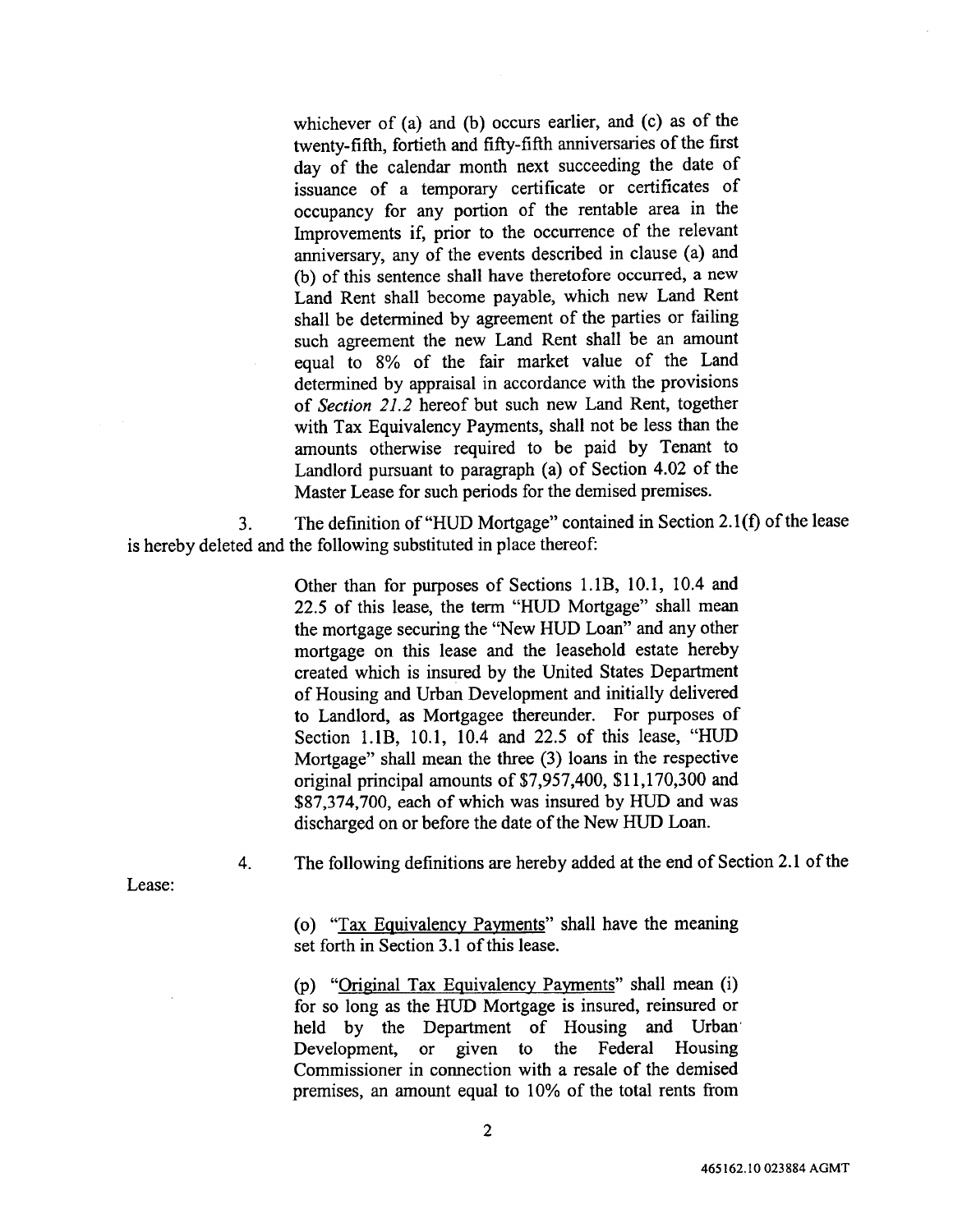the Improvements less the cost of providing electricity, gas, heat and other utilities to dwelling units therein, and (ii) at all other times, an amount equal to Full Taxes, subject, however, to Sections 3.1(A), (B), (C) and (D) of this lease.

(q) "New HUD Loan" shall mean a mortgage loan in the amount of \$94,229,700 insured by the United States Department of Housing and Urban Development pursuant to Section 223(a)(7) of the National Housing Act, which mortgage loan is made contemporaneously with the execution and delivery of the fourth amendment to this lease on or about April 27, 2005. The "New HUD Loan" shall include amendments or modifications thereof (including but not limited to amendments modifying the interest rate payable thereunder), provided, however, that it shall not include any refinancing, refunding, or replacement thereof, regardless of whether such refinancing, refunding, or replacement is accomplished through an assignment of the m**o**rtgage securing the New HUD Loan or any **o**ther method, including but not limited to methods purporting to preserve the existence of such mortgage and the indebtedness secured thereby.

(r) "TEP Amount" shall mean the excess, if any, of (i) Full Taxes with respect to the Project in the period for which the Tax Equivalency Payment is being calculated, subject to Sections 3.1(A), (B), (C) and (D) of this lease, over (ii) the Original Tax Equivalency Payment for such period. When the Original Tax Equivalency Payment for any period equals Full Taxes then the TEP Amount for such period shall equal zero (0).

(s) "Full Taxes" shall mean the real property taxes assessed and levied against the demised premises or any part thereof pursuant to the provisions of Title 11, Chapter 2 of the Administrative Code of The City of New York, as the same may now or hereafter be amended, or any statute or ordinance in lieu thereof in whole or in part and which either are payable, or would otherwise be payable if the demised premises or any part thereof or the owner thereof were not exempt therefrom.

(t) "HUD" shall mean the United States Department of Housing and Urban Development.

5. The provisions of the first paragraph of Section 3.1 of the Lease are hereby deleted in their entirety and the following substituted in place thereof: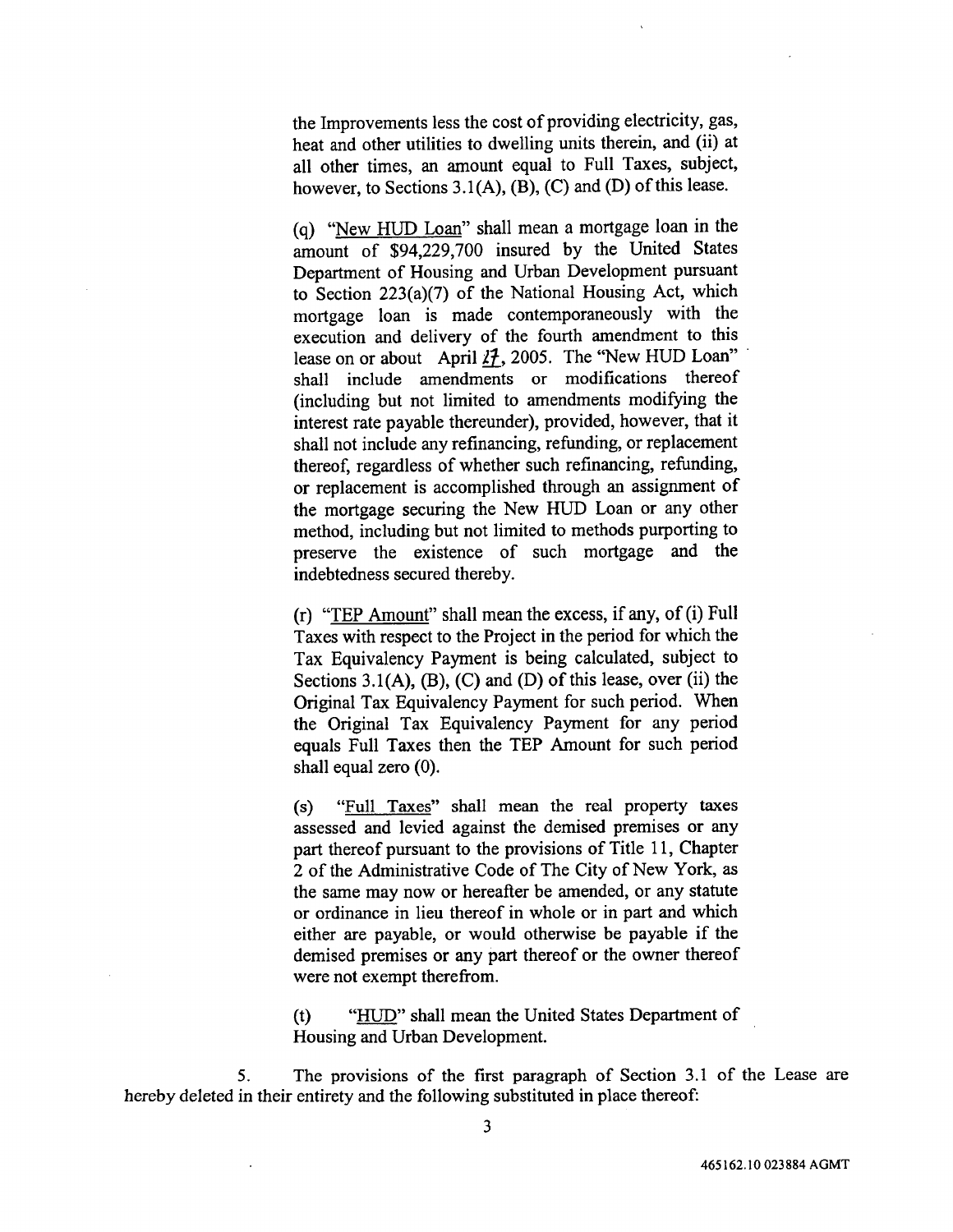**T**enant shall pay to Land**l**ord **o**n the first day of Augus**t** in each year an amount equal to one sixth, and on the first day of each month from September through June in each year an amount equal to one twelfth of Tax Equivalency<br>Payments (hereinafter defined). Tax Equivalency Payments (hereinafter defined). Payments shall be approp**ri**ately prorated if the lease term commences or expires during a fiscal year. For purposes of this lease, "Tax Equivalency Payments" shall be determined and computed as follows:

(i) until February 15, 2016 (the "First Adjustment Date"), the Tax Equivalency Payments shall equal the O**ri**ginal Tax Equivalency Payments;

(ii) from February 16, 2016, until February 15, 2017, the Tax Equivalency Payments shall equal the sum of (i) the Original Tax Equivalency Payments, plus (ii) twenty percent (20%) of the TEP Amount;

(iii) from February 16, 2017, until February 15, 2018, the Tax Equivalency Payments shall equal the sum of (i) the Original Tax Equivalency Payments, plus (ii) forty percent (40%) of the TEP Amount;

(iv) from February 16, 2018, until February 15, 2019, the Tax Equivalency Payments shall equal the sum of (i) the Original Tax Equivalency Payments, plus (ii) sixty percent (60%) of the TEP Amount;

(v) from February 16, 2019, until February 15, 2020 (the "Fifth Adjustment Date"), the Tax Equivalency Payments shall equal the sum of (i) the Original Tax Equivalency Payments, plus eighty percent (80%) of the TEP Amount; and

(vi) from and atter February 16, 2020, the Tax Equivalency Payments shall equal Full Taxes.

The *T*ax Equivalency Payments shall be appropriately prorated for each tax year, commencing with the tax year in which the First Adjustment Date occurs, and ending with the tax year in which the Fifth Adjustment Date takes place."

6. The following is hereby added at the end of Section 14.4 of the Lease:

In the event that, in connection with the New HUD Loan, HUD shall become the owner of the leasehold estate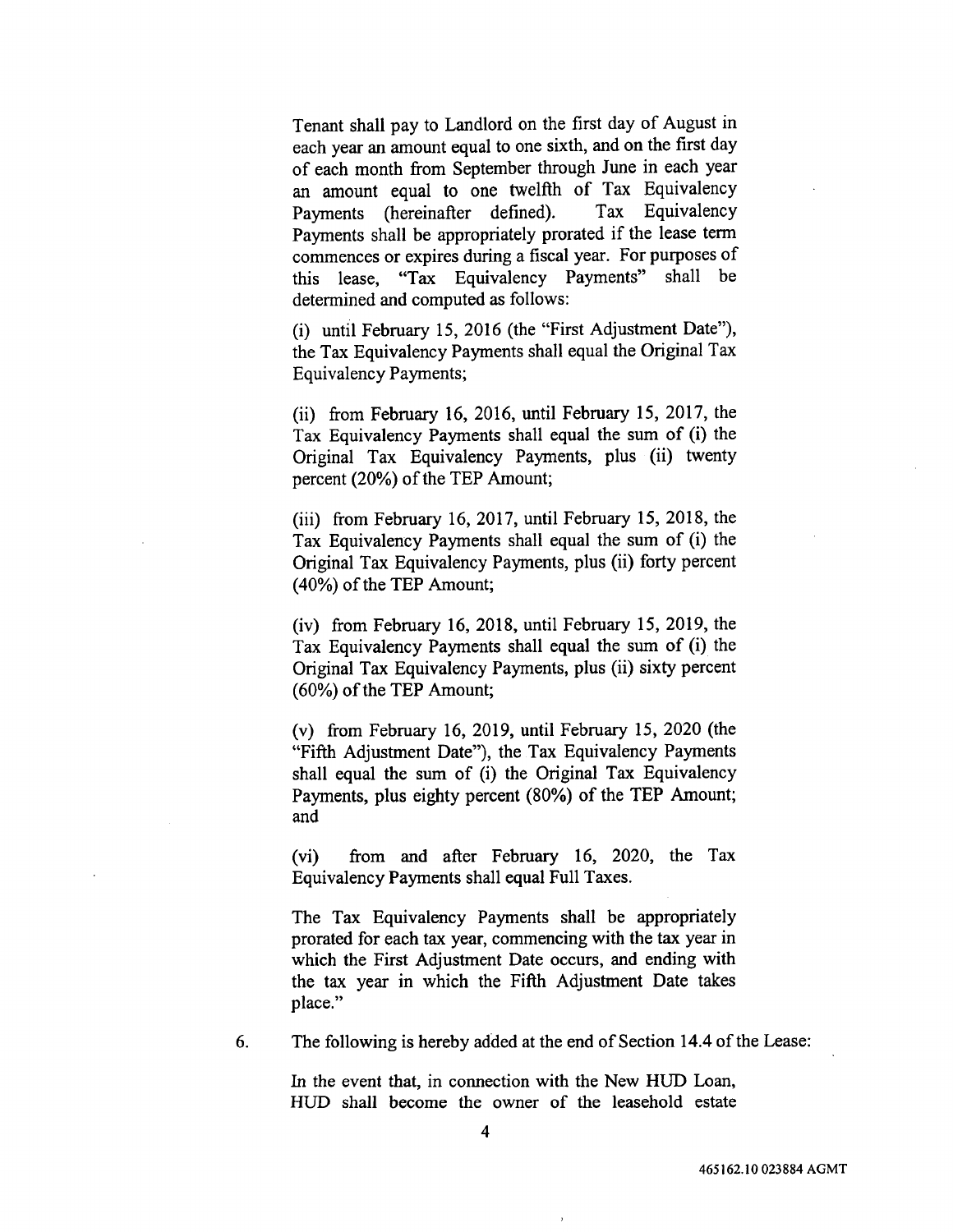created hereby, HUD shall n**o**t be boun**d** by any m**od**ification or amendment **o**f this lease made subsequent to the date of the New HUD Loan unless HUD shall have consented to such modification or amendment at or subsequent to the time it was made.

7. The following is hereby added at the end of Section 20.1 of the Lease:

In addition, for so long as the New HUD Loan is outstanding and secured by a Leasehold Mortgage that is of public record and insured or held by HUD, any notice shall also be given or made contemporaneously to HUD in the manner herein specified and at such address as HUD shall have furnished to Landlord for such purpose in the manner herein specified.

8. References in the Lease to the term "Tax Equivalency Payments" shall for all purposes be construed to mean the Tax Equivalency Payments as defined herein. References in the Lease to the "lease" or "Lease" shall mean the Lease as amended by this Amendment.

9. Except as expressly stated herein, the terms and conditions of the Lease remain unaffected, and Landlord and Tenant hereby ratify and confirm to each other that the Lease and all of the terms and conditions thereof, as modified by this Amendment, remain in full force and effect.

10. The laws of the State of New York shall govern the rights, duties and remedies of the parties hereto and of the construction and interpretation of the terms and provisions hereof.

11. All of the terms and provisions of this *A*mendment shall inure to the benefit of and be binding upon the successors and assigns of the respective parties hereto.

12. This Amendment sets forth the entire agreement between Landlord and Tenant with respect to the matters contained herein, all prior agreements, statements and understandings having been superseded hereby and merged herein.

13. This Amendment may be executed in separate counterparts, each of which shall be deemed an original and all of which shall together constitute one and the same instrument.

14. Each party represents to the other that it has taken all requisite corporate action necessary for the execution and delivery of this Amendment and that the person executing this Amendment on its behalf is duly authorized to do so and to thereby bind such party to the terms and conditions hereof.

[Signatures appear on the following page]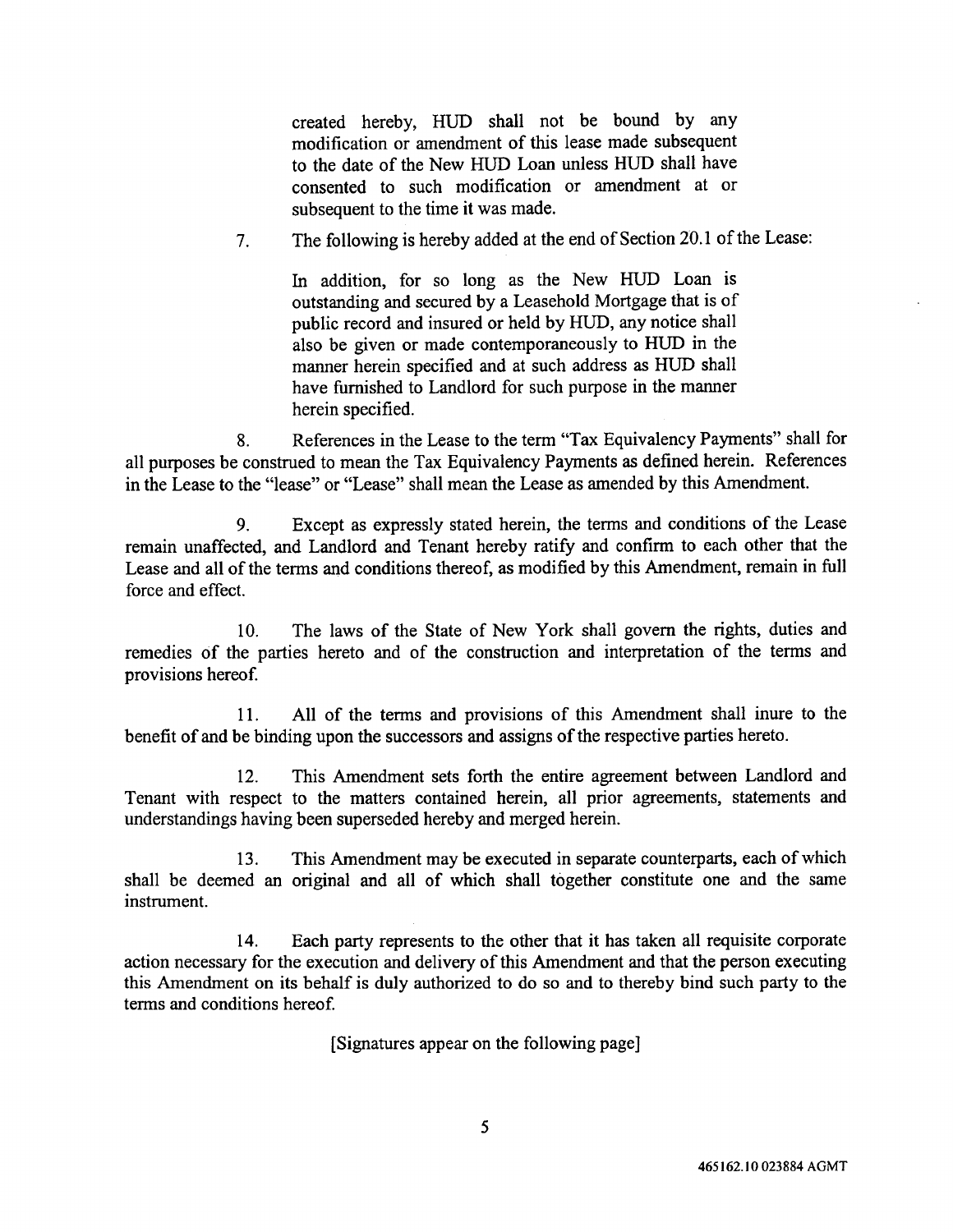IN WITNESS WHEREOF, the parties hereto have caused this Amendment to be executed in their names and on their behalf by their duly authorized officers, all as of the date first above written.

 $\ddot{\phantom{a}}$ 

LANDLORD:

BATTERY PARK CITY AUTHORITY d*/*b*/*a HUGH L. CAREY BATTERY PARK CITY **AUTHORITY** 

Name: **TIMOTHY & CAREY**<br>Title: **DOESIDENT & CEO** Title: **PRESIDENT &** C**E**O

TENANT:

HU*D*SON TOWERS HOUSING CO., INC.

Name: \_&*cl*,*u*,,*og* P*Oet*,*g*"

Title: wd*/e*\_z*g*&"t\*,*4*

465162.10 023884 AGMT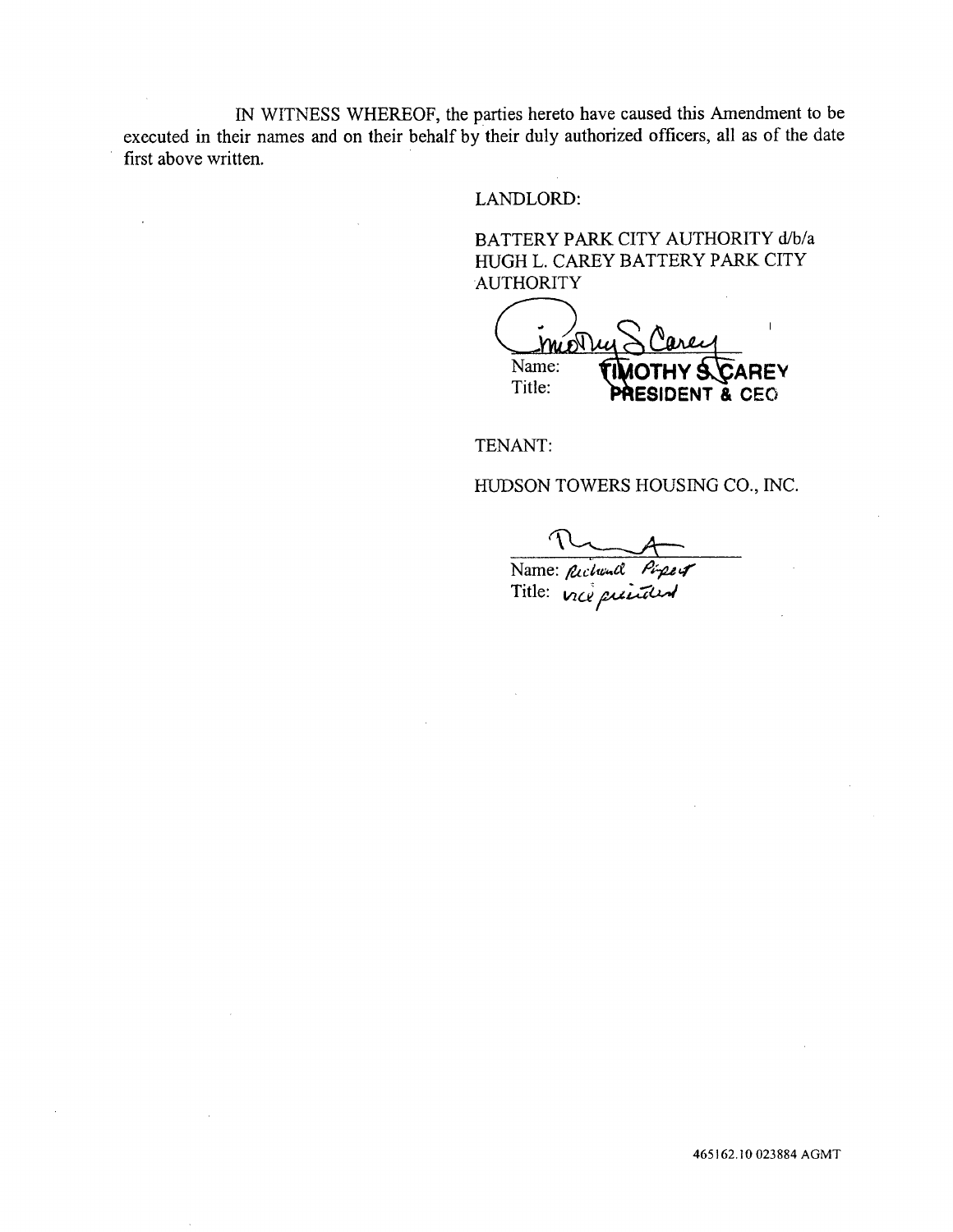### STA**T**E OF NEW YORK ) • SS**.:**

## COUNTY OF NEW YORK)

On the  $\angle\psi$  day of  $\eta\gamma$  , in the year 2005 before me, the undersigned a Notary Public in and from said State, personally appeared <u>approximately second</u> preservative known to me or proved to me on the basis of satisfactory evidence to be the individual whose name is subscribed to the within instrument and acknowledged to me that he executed the same in his capacity*,* and that by his signature on the instrument, the individual, or the person upon the behalf of whom the individual acted*,* executed the instrument.

Notary Public **BULLER SOLOMON** WE WANTED THE PUT OF NEW YORK

**STATE OF NEW YORK** 

' S**S.**:

### COUNTY OF NEW YORK )

On the <u>secal</u> day of  $\frac{m}{2}$ , in the year 2005 before me, the undersigned a Notary Public in and from said State, personally appeared *flatted pages* for personally known to me or proved to me on the basis of satisfactory evidence to be the individual whose name is subscribed to the within instrument and acknowledged to me that he executed the same in his capacity, and that by his signature on the instrument*,* the individual, or the person upon the behalf of whom the individual acted, executed the instrument.

—— *|* ' ' L No <sup>S</sup> */ t*ary Public c. . j*/'* ,J **Notary JAIME SOLOMON**  $\sqrt{10.018}$  No. 01SO60653a7 Commission Europeens Count

Commission Exp!res Oct. 15, \_¢0\_..1..\_-.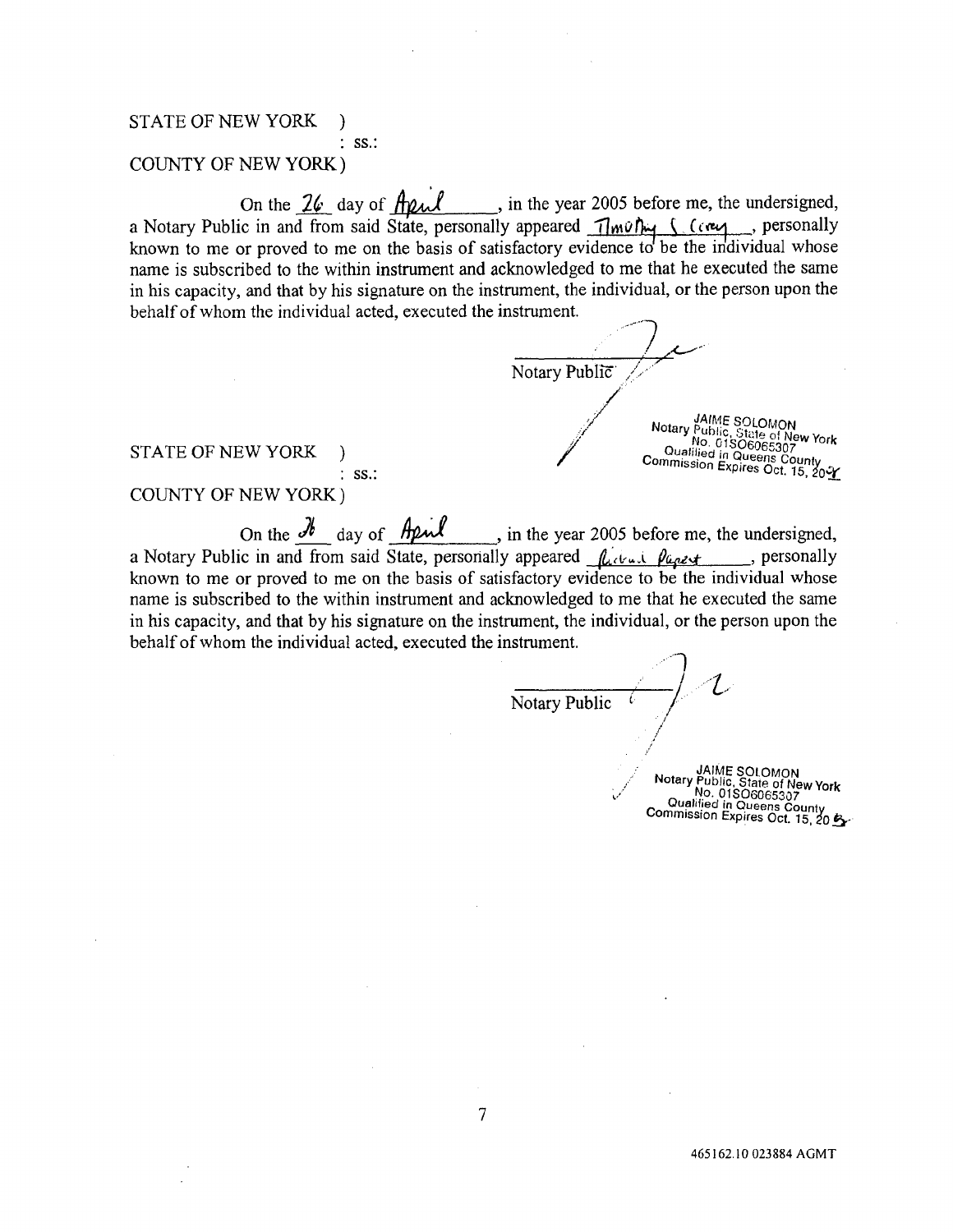# EXH**IB**IT **A D**E**SCRIPTIO**N

ALL that certain plot, piece or parcel of land, situate, lying and being in the **B**or**ou**gh **of** Manhattan, C**o**unty, City and State **o**f N**e**w Y**o**rk, b**o**un**ded** and desc**ri**b**e**d **a**s follows:

BEGINNING **a**t the corner formed by th**e** int**e**rsection of the westerly lin**e** of South End Avenue with the northerly lin**e** of Albany Street **a***n*d h**a**ving a co**o**rdinate of North 3747.6**9**2 West 10530.5**9**8;

(1) RUNNING THENCE South 77 degrees 31 minut**e**s 29 se**c**onds West, **a**long northe**rl**y line of Albany Stre**e**t, 271.05 fe**e**t;

(2) TH**E**NC**E** North 12 degrees 28 minutes 31 seconds West, along the lin**e** of Albany Street, 26.00 f**ee**t;

(3) TH**E**NCE South 77 degrees 31 minut**e**s 29 seconds West, p**ar**tly **a**long northe**rl**y lin**e** of Albany Str**ee**t, 160.00 feet;

(**4**) TH**E**NC**E** North 18 degr**e**es 14 minut**e**s I0 seconds W**e**st, 14**8**.03 f**e**et;

(5) TH**E**NC**E** North 21 degrees 01 minut**e**s 53 seconds W**e**st, 29.41 f**ee**t;

(6) TH**E**NC**E** South 6**8** degrees 58 minutes 07 seconds West, 13.05 fe**e**t;

(7) TH**E**NC**E** North 21 d**e**grees 01 minut**e**s 53 seconds W**e**st, 45.50 fe**e**t;

(**8**) **T**H**E**NC**E** South 77 degrees 31 minutes 29 s**e**conds West, 9.57 fe**e**t;

(9) TH**E**NC**E** North 12 degrees 2**8** minut**e**s 31 seconds W**e**st, 71.67 feet;

(10) TH**E**NC**E** North 77 d**e**grees 31 minutes 29 s**e**conds **E**ast*,* 11.99 f**e**et;

(11) THENCE North 21 degrees 01 minutes 53 s**e**conds West, 140.66 feet;

(12) THENC**E** North 6**8** degr**e**es 5**8** minutes 07 seconds **E**ast, 77.00 f**ee**t;

(13) TH**E**NCE North 21 degre**e**s 01 minutes 53 s**e**conds W**e**st, 23.01 f**ee**t;

(14) THENCE North 73 d**e**grees 06 minut**e**s 0**8** seconds **E**ast, 4**3**.**7**1 f**e**et;

(15) TH**E**NC**E** South 16 degre**e**s 53 minutes 52 s**e**conds **Ea**st, 9.3**3** f**e**et;

(16) THENC**E** North **7**3 degr**ee**s 06 minut**e**s 0**8** seconds E**a**st, 157.22 f**ee**t;

(17) THENC**E** South 12 degrees 28 minut**e**s 31 seconds E**a**st, 8.32 feet;

(18) TH**E**NC**E** North **7**7 degre**e**s **3**1 minut**e**s 29 seconds **Ea**st, 79.83 f**ee**t;

(19) TH**E**NCE North 12 d**e**grees 28 minutes 31 s**ec**onds West, 17.75 feet;

(20) TH**E**NCE North 77 degr**e**es 31 minutes 29 s**e**conds E**a**st, 9**8**.67 fe**e**t;

(21) TH**E**NC**E** South 12 degrees 2**8** min**u**tes 31 seconds **E**ast, 16.91 feet;

(22) TH**E**NCE North 77 degr**e**es 31 minut**e**s 29 s**e**conds **Ea**st, 29.00 feet to **a** point in the w**e**sterly line of South End Avenu**e**;

(23) **T**HENCE **S**outh 12 **d**egrees 28 minutes **3**1 secon**d**s **E**ast, along th**e** westerly line of South End Av**e**nue, 91.25 fe**e**t;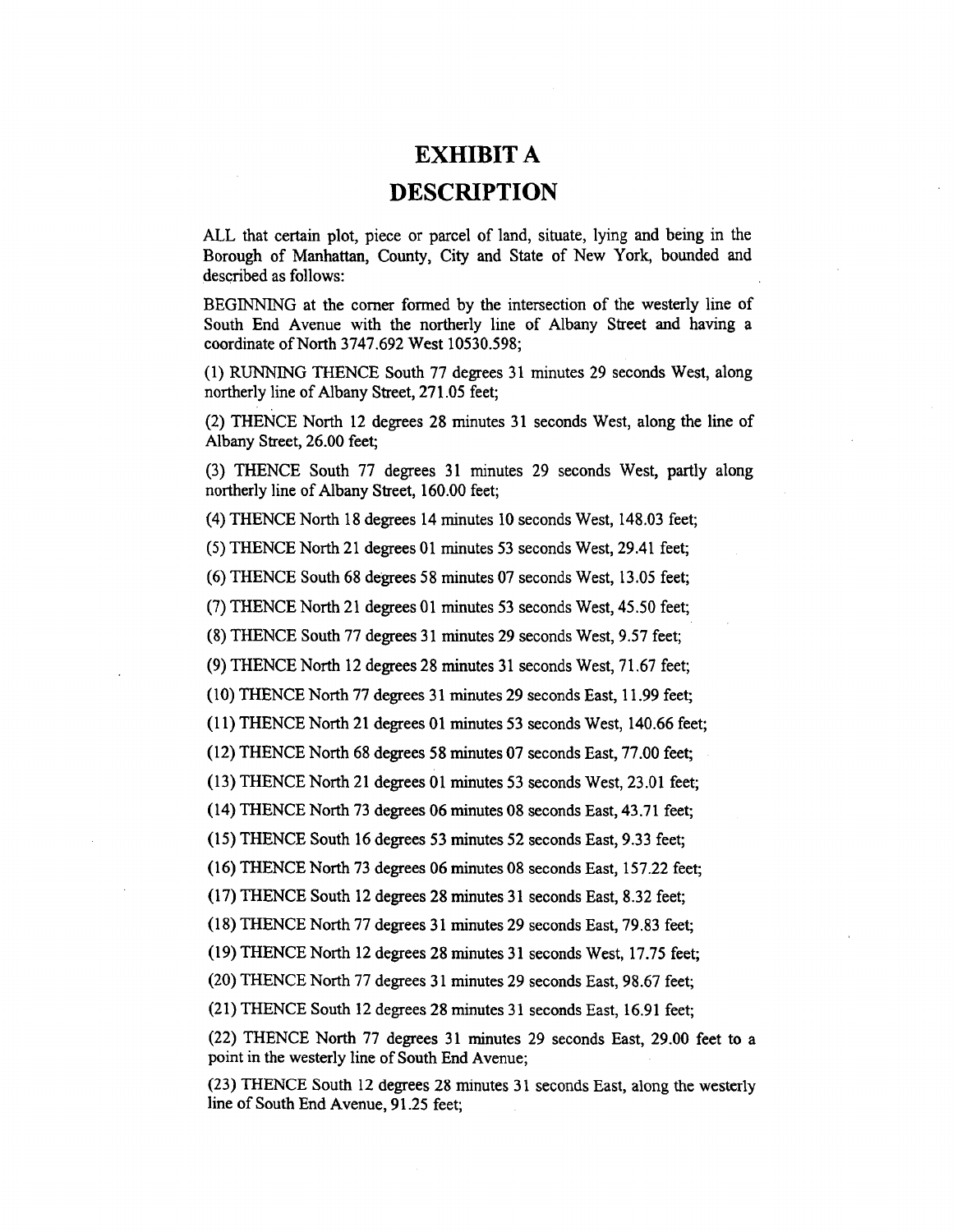# **(Contin**u**ed)**

(24) THENCE North 77 degrees 31 mi**n**u**t**es 29 secon**d**s East**,** along the li**n**e of South End Avenue, 2.18. feet;

(25) THENCE Southerly along the westerly line of South End Avenue, cur*v*ing to the right, on the arc of a circle having a radius of 1973.00 feet and a central angle of 4 degrees 05 minutes 12 seconds and whose radial line bears south 73 degrees 26 minutes 17 seconds West, 140.73 feet to a point of tangency;

(26) THENCE South 12 degrees 28 minutes 31 seconds East, still along the westerly line of South End Avenue, 257.23 feet to the point or place of BEGINNING.

The area contained within the lines described above is 220,732 square feet (5.06731 acres).

TOGET**H**E**R** with all th**a**t portion of the following described **p**arcel, lying above a horizontal plane drawn at elevation 20.00 feet;

BEGINNING at the comer formed by the intersection of course no. 8 with course no. 9 in the main parcel and having a coordinate of North 3883.728 West 11051.822;

(1) RUNNING THENCE South 77 degrees 31 minutes 29 seconds West, 10.08 feet;

(2) THENCE North 12 degrees 28 minutes 31 seconds West, 23.25 feet;

(3) THENCE South 77 degrees 31 minutes 29 seconds West, 6.00 feet

(4) THENCE North 12 degrees 28 mi**n**utes 31 seconds West, 25.17 feet;

(5) THENCE North 77 degrees 31 minutes 29 seconds East, 6.00 feet;

(6) THENCE North 12 degrees 28 minutes 31 seconds West, 23.25 feet;

(7) THENCE North 77 degrees 31 minutes 29 seconds East, 10.08 feet;

(8) THENCE South 12 degrees 28 minutes 31 seconds East, 71.67 feet to the point or place of BEGINNING.

The area contained within the lines described above is 873 square feet (0.02005 acre).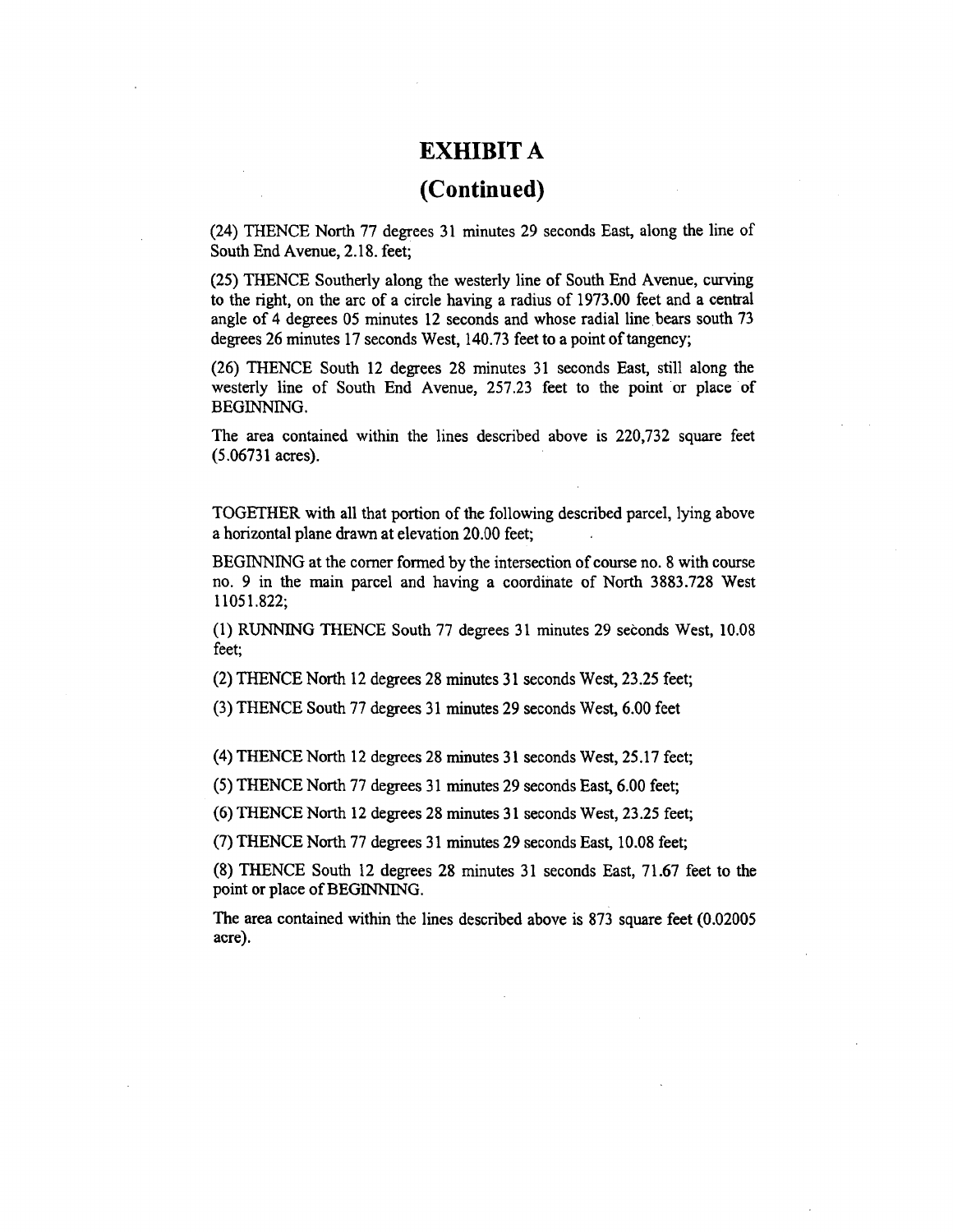# **(continued)**

TOGETHER with all **t**ha**t** porti**o**n **o**f the following desc**ri**bed parcel*,* lying ab**ov**e a horizontal plane drawn at elevation 40.00 feet;

BEGINNING at the comer formed by the intersection of course no. 21 with course no. 22 in the main parcel and having a coordinate of North 4217.409 West 10671.593;

(1) RUNNING THENCE North 77 degrees 31 minutes 29 seconds East, 24.23 feet;

(2) THENCE North 16 degrees 51 minutes 03 seconds West, 5.43 feet;

(3) THENCE South 77 degrees 31 minutes 29 second**s** West, 23.81 feet;

(4) THENCE South 12 degrees 28 minutes 31 seconds East, 5.42 feet to the point of place of BEGINNING.

The area contained within the lines desc**ri**bed above is 130 square feet (0.00299 acre).

TOGETHER with all that portion of the following **d**escribe**d p**ared, lying below a horizontal plane drawn at elevation 10.00 feet;

BEGINNING at a poi**n**t in course no. 20 of the main pared, distant 23.33 feet easterly from the comer formed by the intersection of course no. 19 with course no. 20 **a**nd having a coordinate of North 4217.652 West 10748.801;

(1) RUNNING THENCE North 12 degrees 28 minutes 31 seconds West, 1.63 feet;

(2) THENCE North 77 degrees 31 minutes 29 seconds East, 2.17 feet;

(3) THENCE South .12 degrees 28 minutes 31 seconds East, 1.63 feet;

(4) THE**N**CE South 7**7 d**egrees **3**1 mi**n**utes 29 seconds West**,** 2.1**7** fee**t** t**o** th**e** point of place of BEGINNING.

The area contained within the lines described above is 4 square feet (0.00008 acre).

BEGINNING at a point in course no. 20 of the main parcel, distant 59.33 feet easterl**y** from the comer forme**d** by the intersection of course **n**o. 19 with course no. 20 and having a coordinate of North 4225.429 West 10713.651;

(1) RUNNING THENCE North 12 degrees 28 minutes 31 seconds West, 1.63 feet;

(2) THENCE North 77 degrees 31 minutes 29 seconds East, 2.17 feet;

(3) THENCE South 12 degrees 28 minutes 31 seconds East, 1.63 feet;

(4) THENCE South 77 degrees 31 minutes 29 seconds West, 2.17 feet to the poi**nt** of **pl**ace of BEG*/*NNING.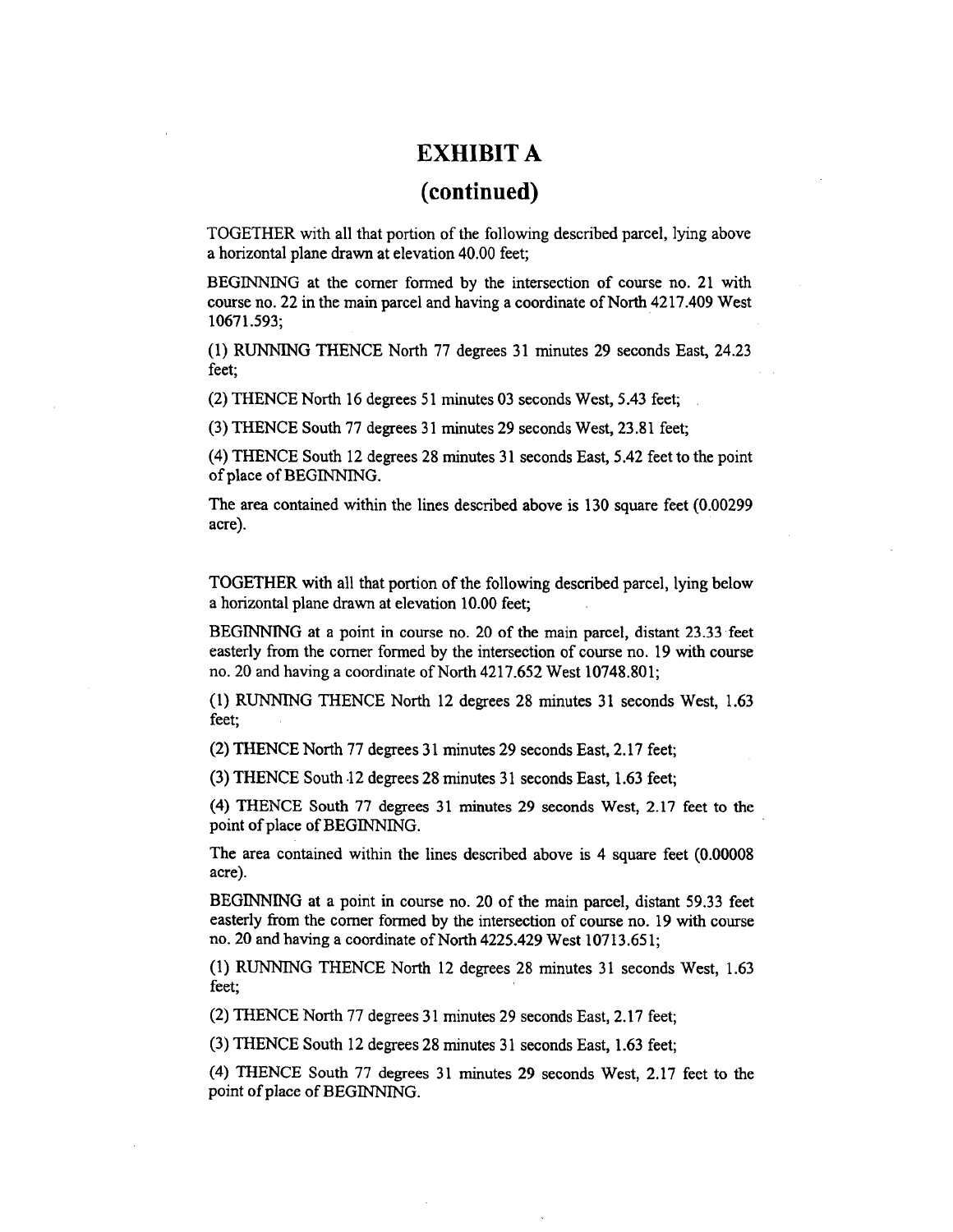## **(continued)**

The area contained withi**n** the lines described abo**v**e is 4 square feet (0.00008 acre).

BEGINNING at the comer formed by the intersection of course no. 20 with course no. 21 of the main parcel and having a coordinate of North 4233.926 West 10675.247;

(1) RUNNING THENCE South 77 degrees 31 minutes 29 seconds West, 3.34 feet;

(2) THENCE North 12 degrees 28 minutes 31 seconds West,*'*l.63 feet;

(3) THENCE North 77 degrees 31 minutes 29 seconds East, 3.34 feet;

(4) THENCE South 12 degrees 28 minutes 31 seconds East, 1.63 feet to the point of place of BEGINNING.

The area contained within the lines described above is 5 square feet (0.00012 acre).

TOGETHER with a main**t**enance easement over the following described **p**arcel:

MAINTENANCE EASEMENT NO. 1

BEGINNING at a point in course no. 3 of the main parcel, distant 100.00 feet westerly from the comer formed by the intersection of course no. 3 with course no. 2 and having a coordinate of North 3692.925 West 10898.499;

(1) RUNNING THENCE South 12 degrees 28 minutes 31 seconds East, 10.00 feet;

(2) THENCE South 77 degrees 31 minutes 29 seconds West, 69.04 feet;

(3) THENCE North 18 degrees 14 minutes 10 seconds West, 156.83 feet;

(4) THENCE North 21 degrees 01 minutes 53 seconds West, 19.17 feet;

(5) THENCE South 68 degrees 58 minutes 07 seconds West, 13.05 feet;

(6) THENCE North 21 degrees 01 minutes 53 seconds West, 46.89 feet;

(7) THENCE South 77 degrees 31 minutes 29 seconds West, 21.05 feet;

(8) THENCE North 12 degrees 28 minutes 31 seconds West, 23.25 feet;

(9) THENCE South 77 degrees 31 minutes 29 seconds West, 6.00 feet;

(10) THENCE North 12 degrees 28 minutes 31 seconds West, 45.17 feet;

(11) THENCE North 77 degrees 31 minutes 29 seconds East, 6.00 feet;

(12) THENCE No*rt*h 12 degrees 28 minutes 31 seconds West, 23.25 feet;

(13) THENCE North 77 degrees 31 minutes 29 seconds East, 20.46 feet;

(14) THENCE North 21 degrees 01 minutes 53 seconds West, 139.04 feet;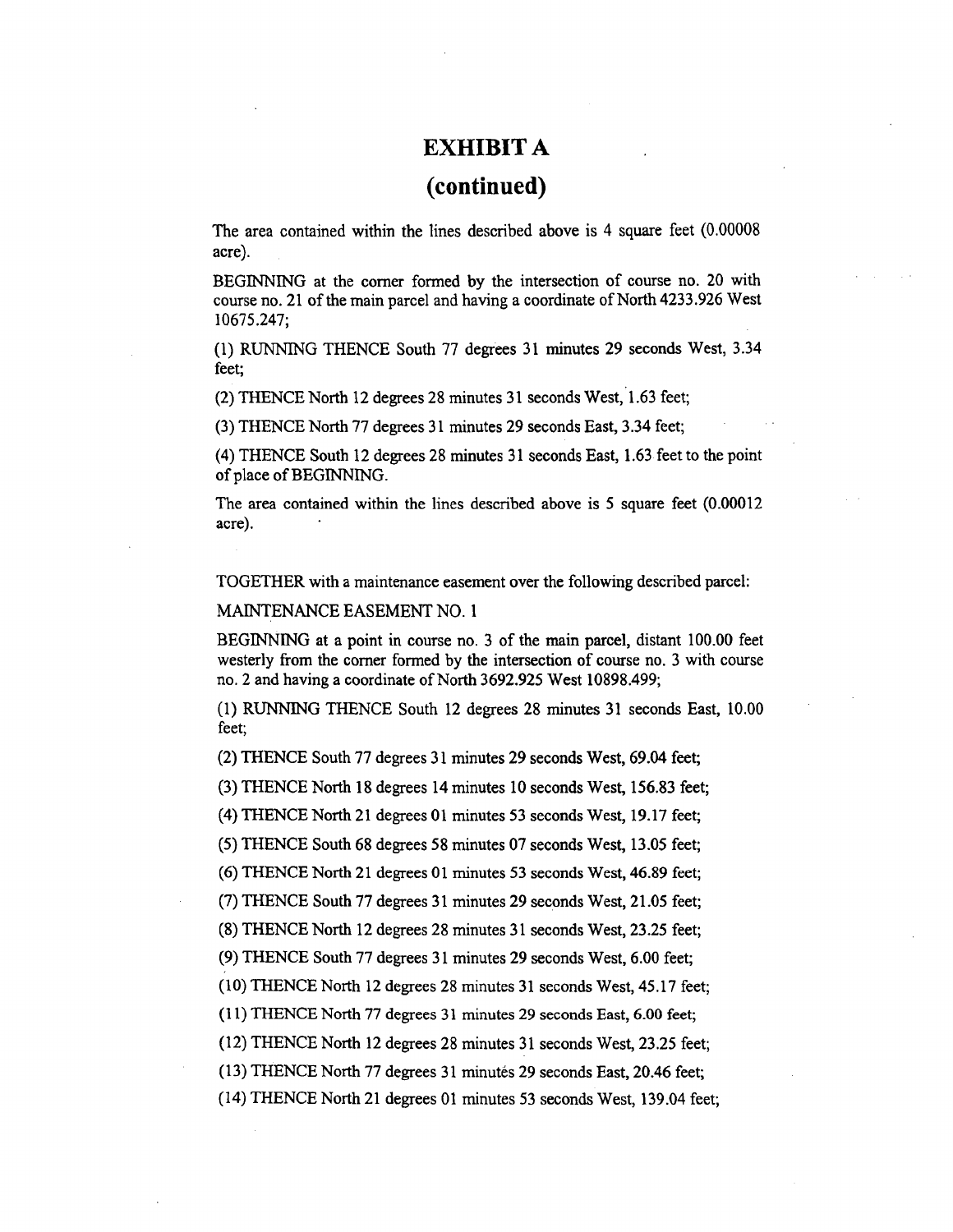# **EXHIBIT A (continu**e**d)**

(15) **TH**ENCE N**o**rth 68 degrees 5**8** minu**t**es 07 seconds East, 77.00 fee**t**;

(16) THENCE North 21 degrees 01 minutes 53 seconds West, 23.76 feet;

(17) THENCE North 73 degrees 06 minutes 08 seconds East, 64.46 feet;

(18) THENCE South 16 degrees 53 minutes 52 seconds East, 9.33 feet;

(19) THENCE North 73 degrees 06 minutes 08 seconds East, 185.02 feet;

(20) THENCE South 12 degrees 28 minutes 31 se**c**onds East, 9.13 feet;

(21) THENCE North 77 degrees 31 minutes 29 seconds East, 59.83 feet;

(22) THENCE North 12 degrees 28 minutes 31 seconds West, 19.37 feet;

(23) THENCE North 77 degrees 31 minutes 29 seconds East, 118.67 feet;

(24) THENCE South 12 degrees 28 minutes 31 seconds East, 13.13 feet;

(25) THENCE North 77 degrees 31 minutes 29 seconds East, 13.05 feet to a point in the westerly line of South End Avenue;

(26) THENCE South 16 degrees 51 minutes 03 seconds East along the westerly line of South End Avenue, 10.03 feet;

(27) THENCE South 77 degrees 31 minutes 29 seconds West, 23.81 feet;

(28) THENCE North 12 degrees 28 minutes 31 seconds West, 13.12 feet;

(29) THENCE South 77 degrees 31 minutes 29 seconds West, 3.34 fee**t**;

(30) THENCE South 12 degrees 28 minutes 31 seconds East, 1.63 feet;

(31) THENCE South 77 degrees 31 minutes 29 seconds West, 33.83 feet;

(32) THENCE North 12 degrees 28 minutes 31 seconds West, 1.63 feet;

(33) THENCE South 77 degrees 31 minutes 29 seconds West, 2.17 feet;

(34) THENCE South 12 degrees 28 minutes 31 seconds East, 1.63 feet;

(35) THENCE South 77 degrees 31 minutes 29 seconds West, 33.83 feet;

(36) THENCE North 12 degrees 28 minutes 31 seconds West, 1.63 feet;

(37) THENCE South 77 degrees 31 minutes 29 seconds West, 2.17 feet;

(38) THENCE South 12 degrees 28 minutes 31 seconds E**a**st, 1.63 feet;

(39) THENCE South 77 degrees 31 minutes 29 seconds West, 23.33 feet;

(40) THENCE South 12 degrees 28 minutes 31 seconds East, 17.75 feet;

(41) THENCE South 77 degrees 31 minutes 29 seconds West, 79.83 feet;

(42) THENCE North 12 degrees 28 minutes 31 seconds West, 8.32 feet;

(43) *TH*ENCE South 73 d**e**gr**ee**s **0**6 min**u**tes 08 seo**o**nds W**e**st, 157.22 **fe**et**;**

(44) THENCE North 16 degrees 53minutes 52 seconds West, 9.33 feet;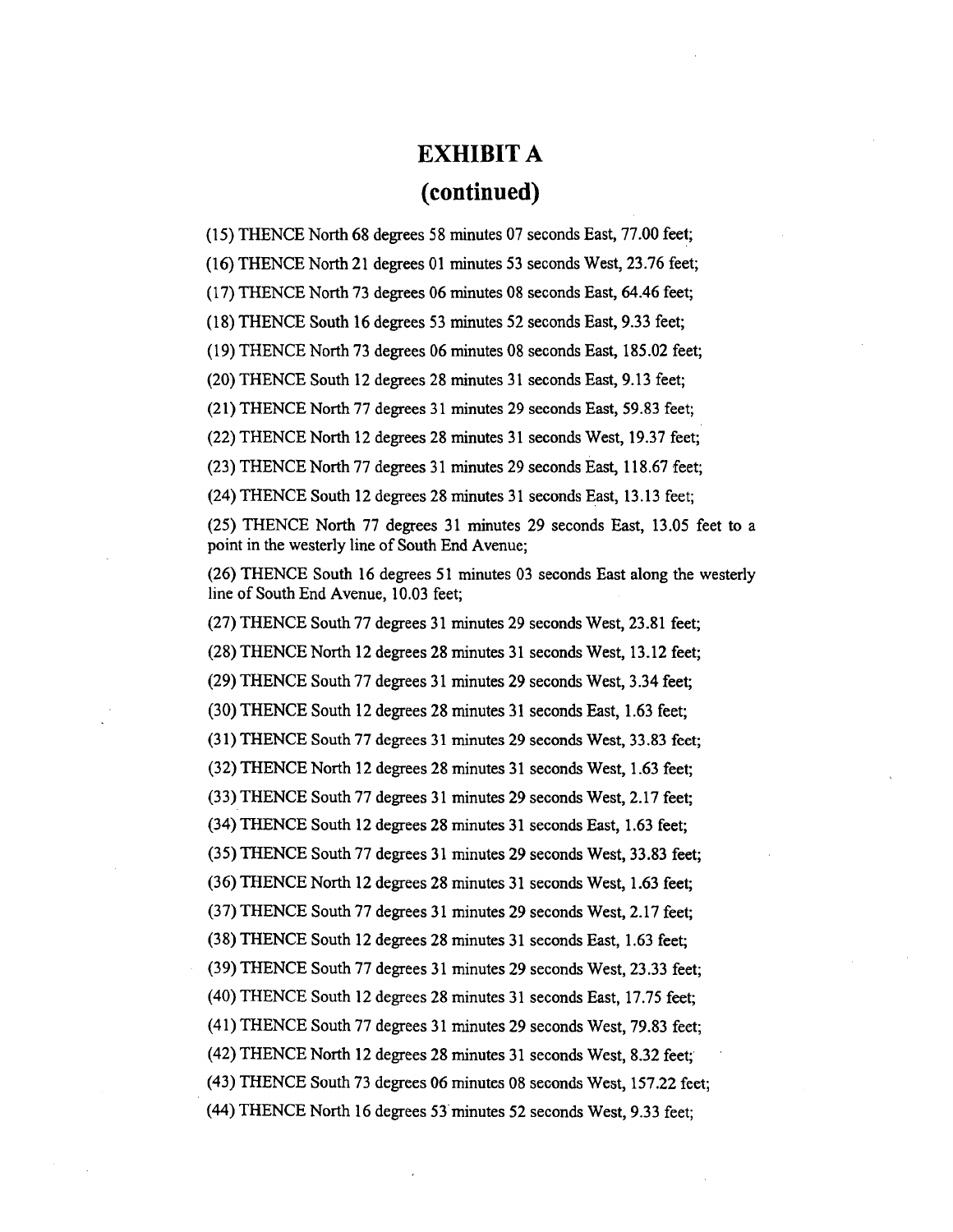# **EXHIBIT A (continued)**

(45) **T**HENCE S**o**uth 73 degrees 06 mi**n**u**t**es 0**8** secon**d**s West, 43.71 fee**t**;

(46) THENCE South 21 degrees 01 minutes 53 seconds East, 23.01 feet;

(47) THENCE South 68 degrees 58 minutes 07 seconds West, 77.00 feet;

(48) *T*HENCE South 21 degrees 01 minutes 53 seconds East, 140.66 feet;

(49) THENCE South 77 degrees 31 minutes 29 seconds West, 22.07 feet;

(50) THENCE South 12 degrees 28 minutes 31 seconds East, 23.25 feet;

(51) THENCE South 77 degrees 31 minutes 29 seconds West, 6.00 feet;

(52) THENCE South 12 degrees 28 minutes 31 seconds East, 25.17 feet;

(53) *T*HENCE North 77 degrees 31 minutes 29 seconds East, 6.00 feet;

(54) THENCE South 12 degrees 28 minutes 31 seconds East, 23.25 feet;

(55) THENCE North 77 degrees 31 minutes 29 seconds East, 19.65 feet;

(56) THENCE South 21 degrees 01 minutes 53 seconds East, 45.50 feet;

(57) THENCE North 68 degrees 58 minutes 07 seconds East, 13.05 feet;

(58) THENCE South 21 degrees 01 minutes 53 seconds East, 29.41 feet;

(59) THENCE South 18 degrees 14 minutes 10 seconds East, 148.03 feet;

(60) THENCE North 77 degrees 31 minutes 29 seconds East, 60.00 feet to the point or place of BEGINNING.

TOGETHER with a maintenance easement l**y**ing abo**v**e a h**ori**zontal pl**a**ne drawn at elevation 10.00 feet over each of the following described parcels:

MAINTENANCE EASEMENT NO. 4

BEGINNING at a point in course no. 20 of the main parcel, dist**a**nt 23.23 feet easterly from the comer formed by the intersection of course no. 19 with course no. 20 and having a coordinate of North 4217.652 West 10748.801;

(1) RUNNING THENCE North 12 degrees 28 minutes 31 seconds West, 1.63 feet;

(2) THENCE North 77 degrees 31 minutes 29 seconds East, 2.17 feet;

(3) THENCE South 12 degrees 28 minutes 31 seconds East, 1.63 feet;

(4) THENCE South 77 degrees 31 minutes 29 seconds West, 2.17 feet to the point or place of BEGINNING.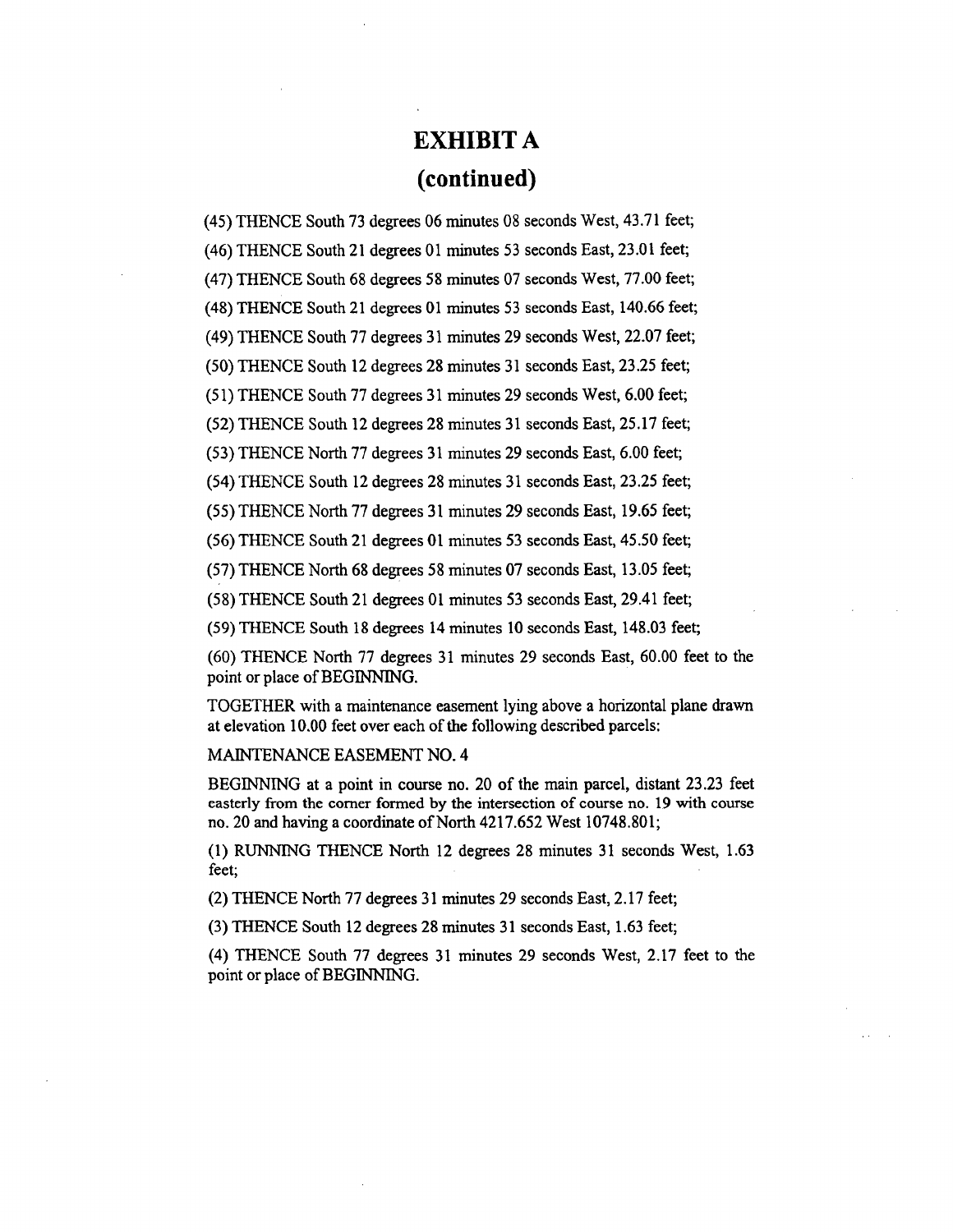# **EX**H**IBI**T **A (continued)**

#### MAINTEN*A*NCE EASEMENT NO. 5

BEGINNING at a point in course no. 20 of the main parcel, distant 59.33 feet easterly from the comer formed by the intersection of course no. 19 with course no. 20 and having a coordinate of North 4225.429 West 10713.651;

(1) RUNNING THENCE North 12 degrees 28 minutes 31 seconds Wes**t**, 1.63 feet;

(2) THENCE North 77 degrees 31 minutes 29 seconds East, 2.17 feet;

(3) THENCE South 12 degrees 28 minutes 31 seconds East, 1.63 feet;

(4) THENCE South 77 degrees 31 minutes 29 seconds West, 2.17 feet to the point or place of BEGINNING.

#### MAINTENANCE EASEMENT NO. 6

BEGINNING at the comer formed by the intersection of course no. 20 with course no. 21 of the main parcel and having a coordinate of North 4233.926 West 10675.247;

(1) RUNNING THENCE S**o**uth **7**7 **d**egrees 31 m**i**nute**s** 29 seconds West, 3.34 feet;

(2) THENCE North 12 degrees 28 minutes 31 seconds West, 1.63 feet;

(3) THENCE North 77 degrees 31 minutes 29 seconds East, 3.34 feet;

(4) THENCE South 12 degrees 28 minutes 31 seconds East, 1.63 feet to the point or place of BEGINNING.

TOGETHER with a ma**i**ntenance easement lying b**e**l**o**w a **h**orizontal **p**lane dr**a**wn at elevation 40.00 feet over the following described parcel:

MAINTENANCE EASEMENT NO. 3

BEGINNING at the corner formed by the intersection of course no. 21 with course no. 22 of the main parcel and having a coordinate of North 4217.409 West 10671.593;

(1) RUNNING THENCE North 77 degrees 31 minutes 29 seconds East, 24.23 fee**t** to a point in **t**he **w**esterly li**n**e of South En**d** Avenue;

(2) THENCE North 16 degrees 51 minutes 03 seconds West along the westerly line of South End Avenue, 5.43 feet;

(3) THENCE South 77 degrees 31 minutes 29 seconds West, 23.81 feet;

(4) THENCE South 12 degrees 28 minutes 31 seconds East, 5.42 feet to the point or place of BEGINNING.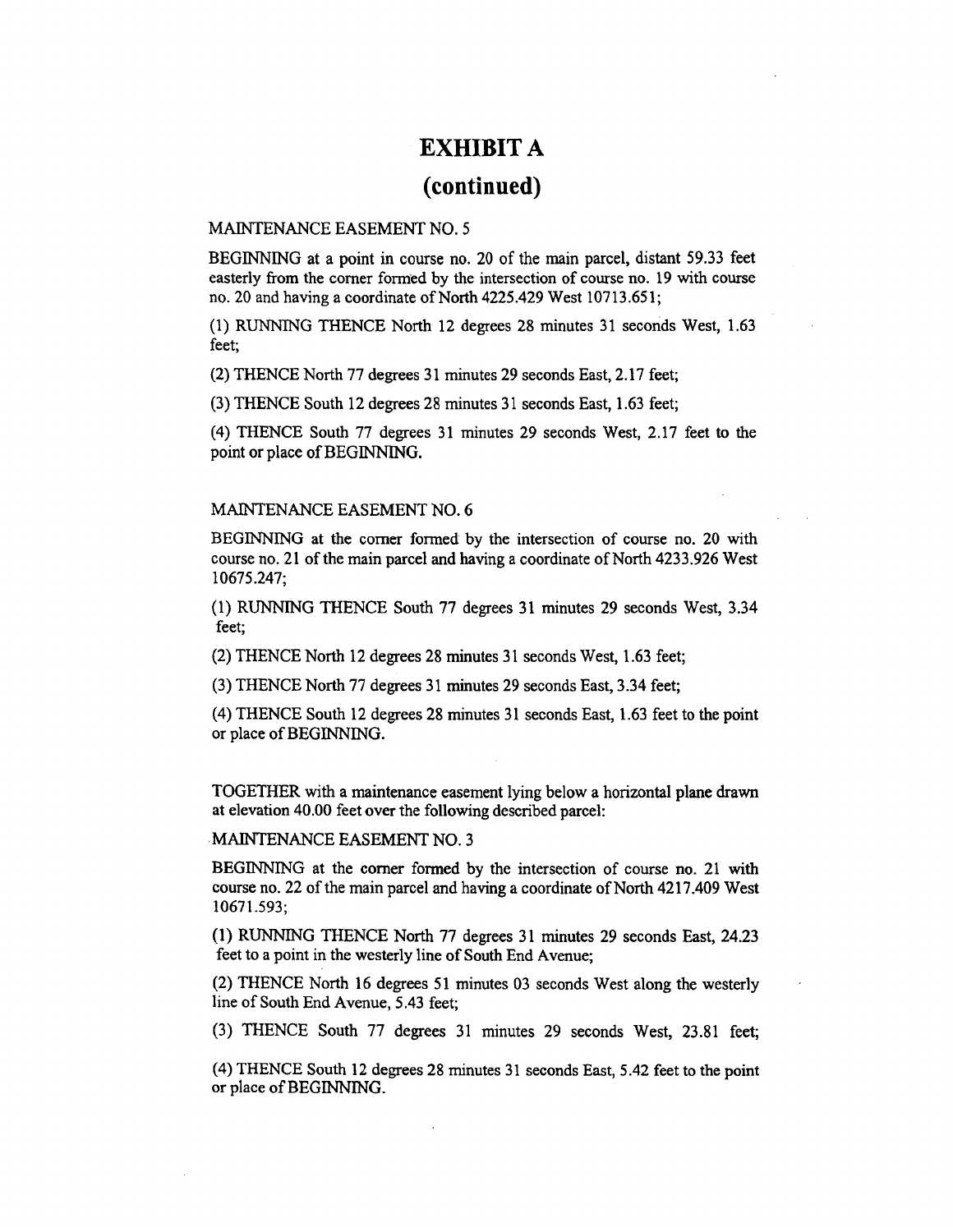## **(continued)**

TOGETHER with a maintenance easement lying below a horizontal **p**lane drawn at elevation 20.00 feet over the following described parcel:

MAINTENANCE EASEMENT NO. 2

BEGINNING at the corner formed by the intersection of course no. 8 with course no. 9 of the main parcel and having a coordinate of North 3883.728 West 11051.822;

(1) RUNNING THENCE South 77 degrees 31 minutes 29 seconds West, 10.08 feet;

(2) THENCE North 12 degrees 28 minutes 31 seconds West, 23.25 feet;

(3) THENCE South 77 degrees 31 minutes 29 seconds West, 6.00 feet;

(4) THENCE North 12 degrees 28 minutes 31 seconds West, 25.17 feet;

(5) THENCE North 77 degrees 31 minutes 29 seconds East, 6.00 feet;

TOGETHER WITH A **N**ON=EXC**L**USIVE EASEMENT AND NON-EXCLUSIVE RIGHTS (1) FOR PASSAGE BY PEDESTRIANS AND VEHICLES OVER, UPON AND ACROSS THE SURFACE OF THE STREETS AND ROADWAYS, PARKS AND ESP**L**ANADE A*B*UTTING AND SERVING THE DEMISED PREMISES AND (11) FO**R** PASSAGE BY PEDESTRI*A*NS OVER, UPON AND AC**R**OSS THE SURFACE O**F** THE WA*LK*WAYS *A*ND PEDESTRI*A*N DECKS (WHETHER COVERED O**R** UNCOVERED), RAMPS, STAIRWAYS, AND SIDEWALKS A*B*UTrING AND SERVING THE DEMISED PREMISES (WHICH FACILITIES *A*RE INTENDED TO PROVIDE ACCESS TO AND EGRESS FROM THE DEMISED PREMISES TO MARGINAL STREET), FOR THE PERIOD COMMENCING ON THE TERM COMMENCEMENT DATE OF THE FOREGOING LEASE AND ENDING ON THE DATE WHEN THE CITY SHALL ACCEPT FROM LANDLORD A DEED, GRANT OR RELEASE OF SAID ABUTTING STREETS *A*ND SIDEWALKS.

T**O**GETHER WIT**H** THE RIGHT **T**O CONNECT T**O** *A*ND USE THE UTILITY INSTALLATIONS AND FACILITIES INCLUDING PIPES, CONDUITS, cABLES AND RELATE**D** EQUIPMENT OWNED BY LANDLORD AND WHICH CONNECT TO AND SERVE THE DEMISED PREMISES WITH ELECTRICITY, GAS, WATE*R*, STORM WATER DRAINAGE AND SERVICE (WHICH INSTALLATIONS AND FACILITIES A*R*E INTENDED TO PROVIDE THE NECESSARY CONNECTIONS FOR SUCH SERVICE BETWEEN THE DEMISED PREMISES AND THE UTILITY **S**YSTEMS IN MARGINAL STREET) **F**OR THE PERIOD COMMENCING ON THE TER*M* COMMENCEMENT DATE OF THE LEASE AND ENDING ON THE DATE WHEN THE CITY SHA*L*L ACCEPT FROM LANDLORD A DEED, GRANT OR RELEASE OF SAID UTI*L*ITY INST*AL*LATIONS *A*ND FACILITIES.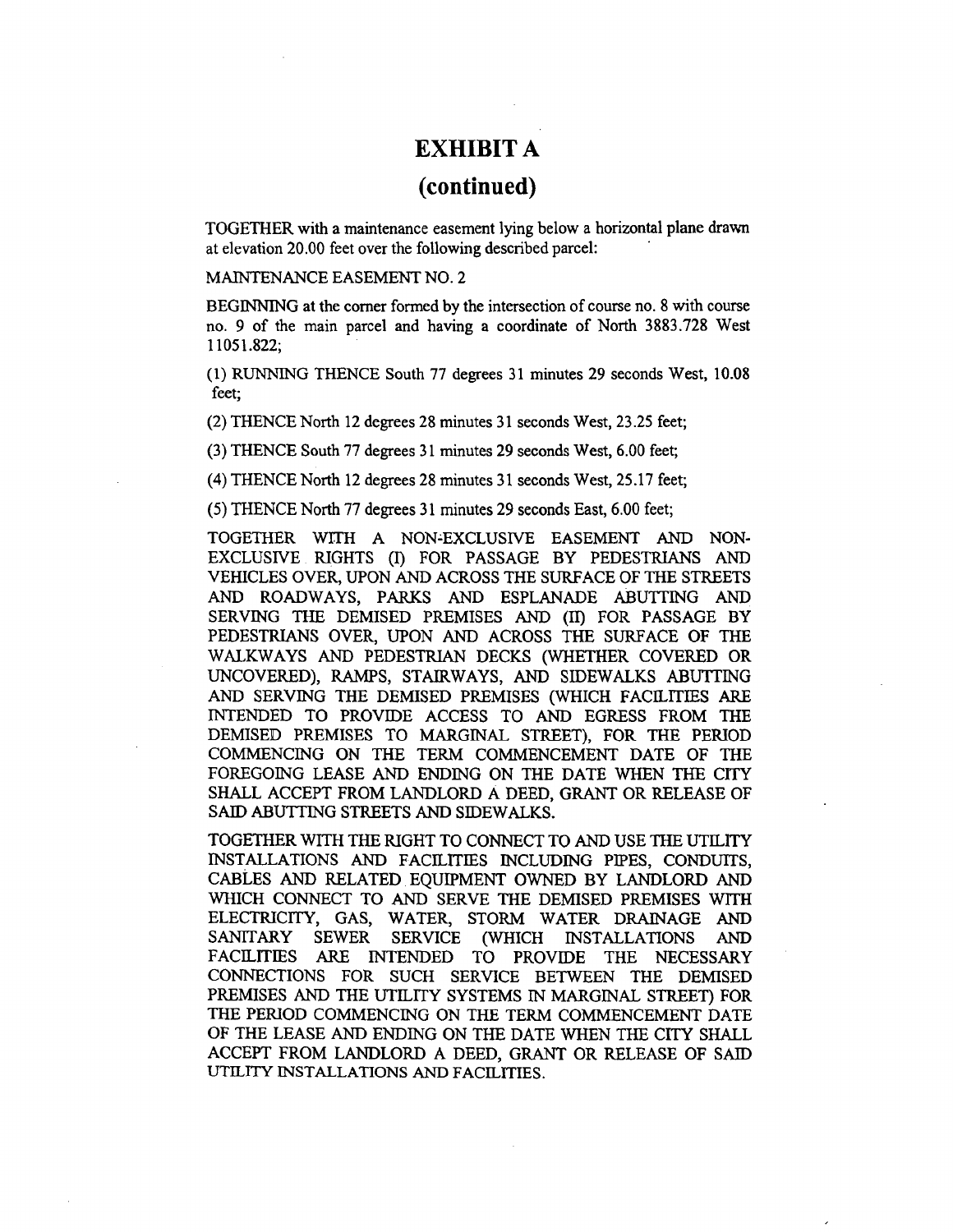# **(c**on**ti**nued**)**

(6) THENCE North 12 degrees 28 minut**e**s 31 **s**e**c**onds West, 23.25 **feet**;

(7) THENCE North 77 d**e**grees 31 minutes 29 seconds East, 10.08 feet;

(8) THENCE South 12 degrees 28 minutes 31 seconds East, 71.67 f**e**et to the point or place of BEGINNING.

TOGETHER with the outfall **c**asem**e**nts lying b**e**tw**e**en a lower horizontal plane drawn at elevation (-2.50) feet and an upper horizontal plane drawn at **e**l**e**v**a**tion 25.00 feet over the following described parcels:

#### OUTFALL EASEMENT NO. 1

BEGINNIN**G a**t a point in course no. 4 of the m**a**in par**ce**l, distant 135.03 f**ee**t northerly from the comer formed by the intersection of course no.3 with course no. 4 and having a coordinate of North 3808.212 West 10999.338;

(1) RUNNING THENCE South 71 degr**e**es 45 minut**e**s 50 seconds West, 29.00 f**e**et;

(2) THENCE North 18 degrees 14 minut**e**s 10 seconds West, 25.00 feet;

(3) THENCE North 71 degre**e**s 45 minutes 50 seconds East, 28.41 feet;

(4) THENCE South 21 degrees 01 minutes 53 seconds East, 12.0i feet;

(5) THENCE South 18 degrees 14 minutes 10 seconds East, 13.00 f**e**et to the point or pla**ce** of BEGINNING.

### OUTFA*L*L EASEMENT NO. 2

BEGINNING at a point in course no. 11 of the main parcel, distant 43.23 feet nor**t**herly from the comer formed by the intersection of course no.10 with course no. 1**1** and having a coordinate of North 3996.64**1** Wes**t 1**1071.108;

(**1**) RUNNING THENCE South 68 degrees 58 minutes *0*7 seconds West, 29.00 feet;

(2) THENCE North 2**1** degrees 0**1** minutes 53 seconds West, 25.00 feet;

(3) THENCE North 68 degrees 58 minutes 07 seconds East, 29.00 feet;

(4) THENCE South 2**1** degrees 0**1** minutes 53 seconds East, 25.*0*0 feet to the • point or place of BEGINNING.